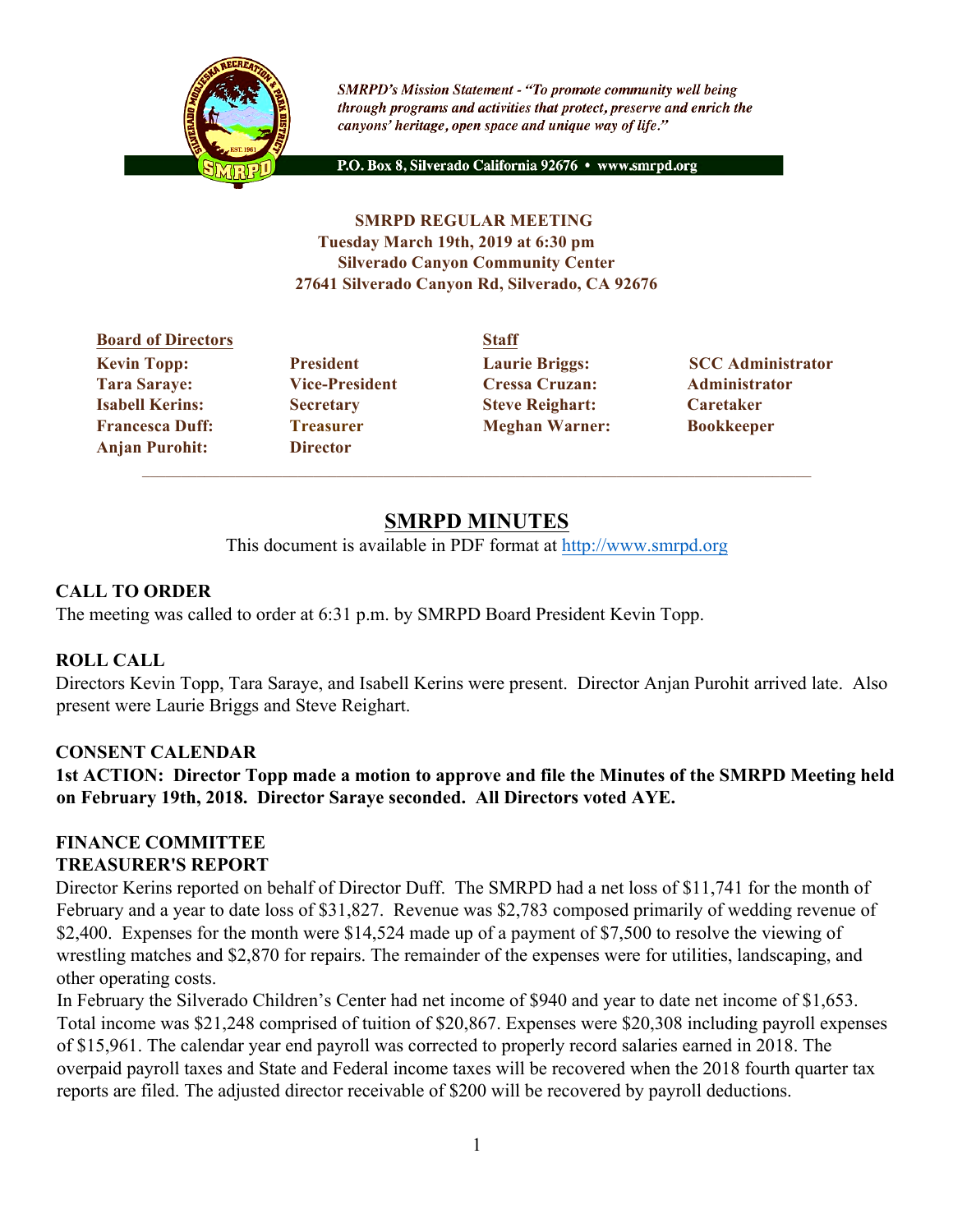# **2nd ACTION: Director Kerins moves to approve Treasurer's Report. Director Topp seconded. All Directors voted AYE.**

The 2019-2020 budget will be presented next month so Director Duff requests information on any projects or expenditures that will be coming in the next fiscal year. She estimated \$10,000 for playground improvements at Modjeska Park. Repairs for the outside restroom at Silverado are estimated around \$2,000. Stage repairs should be covered by Capri payment. Director Topp indicated that he hopes to have trails for Modjeska worked on by fire fighters or an Eagle Scout project. He will report on this topic next meeting.

### **OTHER DISTRICT BUSINESS**

Mitzi Perry requested a special rate for Estate Sales since they benefit the community given that most homeowners have limited access and space to hold private estate sales at their homes. She requested a percent of sales as compensation versus the fixed cost. She shared that the entire community attends, there are parking issues for homeowners, and that this is a community center and it should benefit the residents. Director Topp indicated there are other businesses where the SMRPD receives 30% of revenue.

### **3rd ACTION: Director Topp moves to have a trial of three events with 30% of revenue paid to the community center in lieu of fixed rental amount. Director Purohit seconded. All Directors voted AYE.**

Director Kerins requested that the Danube Swabian Association of So. CA receives the same rental rate as last year given their non-profit status.

### **4th ACTION: Director Topp moves to approve same rate for the Danube Swabian Association of So. CA as last year. Director Purohit seconds. Director Kerins recuses herself from vote. Remaining Directors voted AYE.**

Silverado Children's Center proposed dates for the Summer Rec Program has been approved by Cressa Cruzan.

Scott Breen to facilitate signing of ICL agreement by President of their organization for the History Committee contract.

Modjeska wall plaque has been completed per Director Topp.

Director Kerins has sent a letter to the newly elected 3<sup>rd</sup> District Supervisor, Don Wagner, congratulating him on his success and providing him a copy of the Silverado Modjeska Specific Plan.

Director Kerins shared an update on the 250<sup>th</sup> Anniversary of the Portola expedition. The event will be called Festival de Santiago. SMRPD will participate in the event.

The time capsule will be part of the festival. Ken Kirkland will provide a steel box to be used.

Mitzi Perry reported that the Flea Market had issues the last two months. January was cancelled due to weather, February had to be moved to the Silverado Market parking lot due to another event being held at the community center. She recommends that we make the market a permanent back-up location if the SCC is booked. Store owners approve of the idea, however they ask that they receive booth fees if the event is held in their parking lot. They also requested that no food and/or drink booths are allowed when held in front of their store since it competes with their business.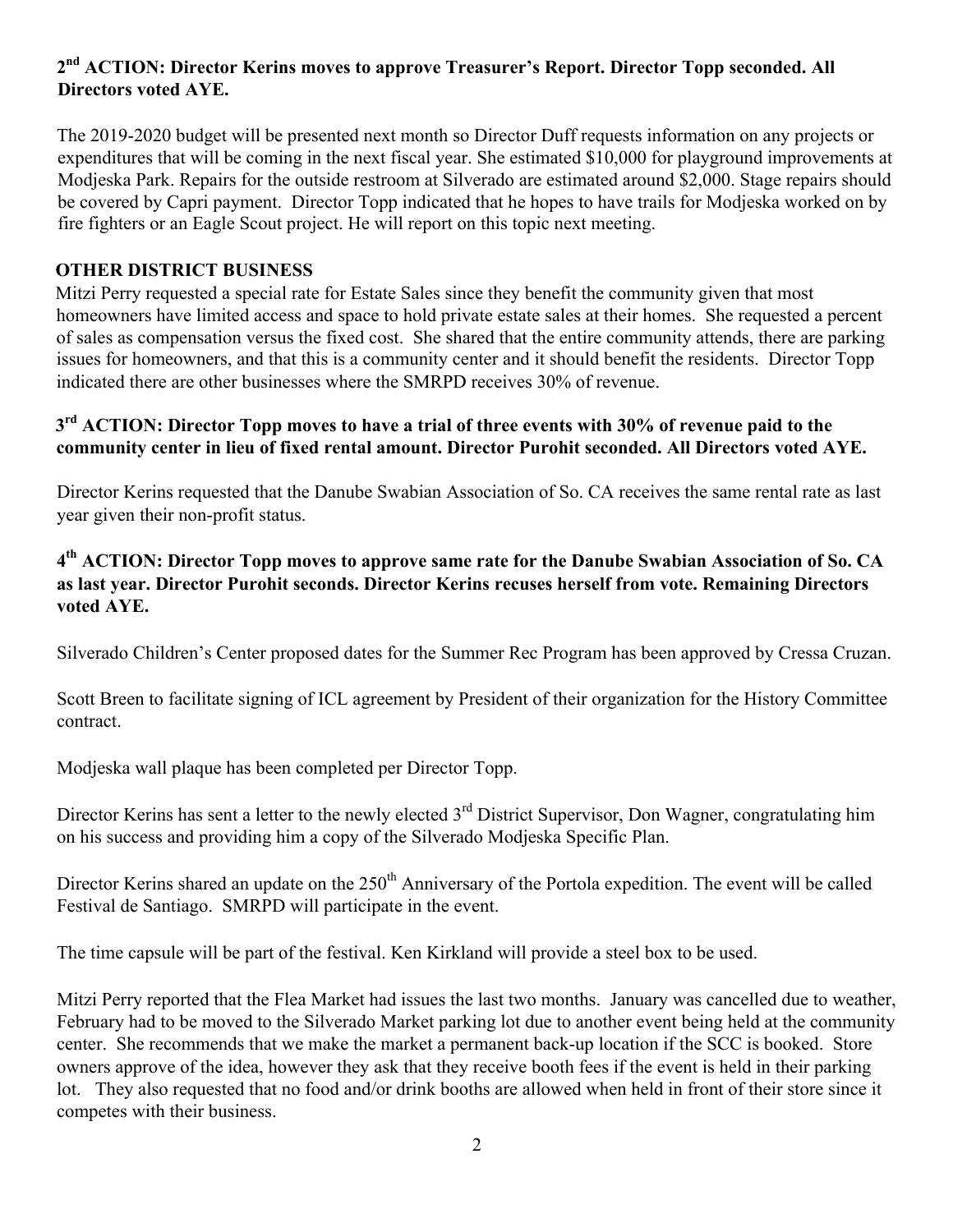# **5th ACTION: Director Topp moves that the Flea Market roves back and forth between SCC site and Silverado Market parking lot as needed. Director Purohit seconds. All Directors vote AYE.**

Mitzi Perry also requested that more signs be made to assist in making the event more successful. We have one existing board at 4'x8', and banners at 3'x7'.

# **6th ACTION: Director Kerins moves for two additional Flea Market signs. Director Topp seconds. All Directors vote AYE.**

# **SILVERADO CHILDREN'S CENTER (SCC) OVERSIGHT COMMITTE**

Laurie Briggs, Director for the Children's Center, reported that there is a new student with more visiting the school. April there will be a CPR class for the teachers and all are invited. Ceiling tiles are needed due to rain damage. Shade structure was written up as not to code, Director Saraye will write to the investigator and request specific code violation. BBQ Fundraiser was very successful and final proceeds will be reported at the next meeting. Chili Cook-off plans are going very well. Rooster Grant is complete.

She also submitted the Summer Rec Program Budget and Proposal.

# **7th ACTION: Director Kerins moves to approve the Summer Rec Program Budget and Proposal as presented. Director Saraye seconds the motion. All Directors vote AYE.**

Laurie Briggs also shared that they met with Paychex last week to discuss ongoing issues with their service. It was a good meeting with their representation, our accountant, Meghan Warner, and Directors Saraye and Kerins. It is recommended that we wait until quarter end to make any changes to their services, if still required. Paychex representative found an issue with paying a past employee a portion of their vacation pay which was resolved.

The tuition increase for next year was presented. Preschools in the area were researched to determine new rates. Directors Saraye and Kerins, together with Laurie Briggs, the Director for the Children's Center, worked together on the proposed tuition increase recommendations. It is proposed that there be an increase in tuition for new families from outside of the area. Existing families will have a 5% increase. It was determined that we must have a competitive rate increase in order to pay our staff required minimum wage, health insurance coverage, maintenance, and animal care costs. Laurie believes we are underselling our resources and that our tuition is significantly lower than the competition.

### **8th ACTION: Director Kerins moves to increase the tuition 5% for existing families and introduce a new pay schedule for new families with modifications presented. Director Saraye seconds the motion. All Directors vote AYE.**

Representative for Lux Cleaning indicated that they must increase their rates. They have been cleaning the Children's Center since 2014 and have increased cleaning from three days to five days a week. There are also two new bathrooms that have been added. In addition, the new floors require more work and special product that is quite expensive. Director Topp indicated that the decision is left to Laurie and Directors Saraye and Kerins to resolve.